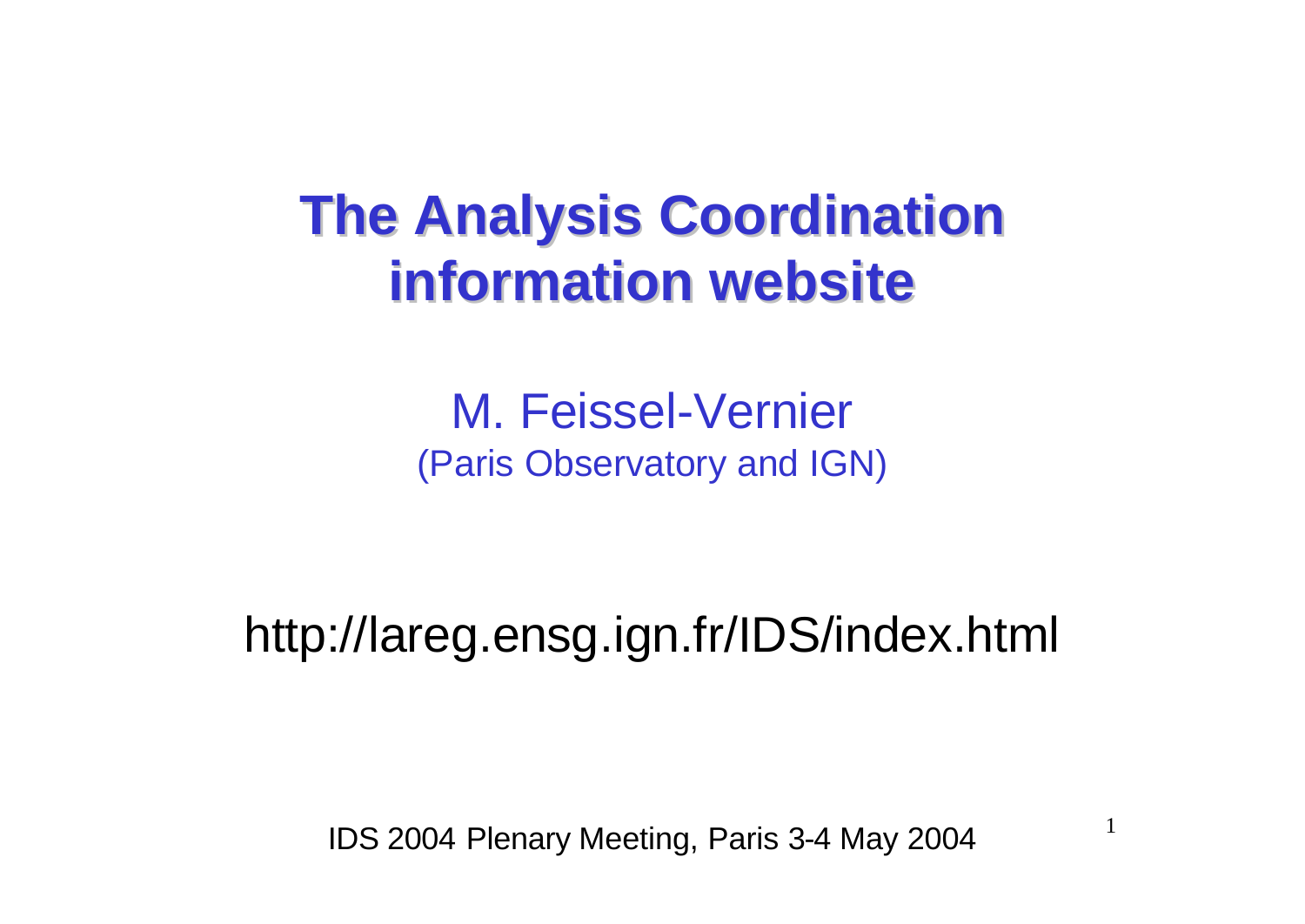## **Share of storage**

#### **Data centers at CDDIS and IGN**

store observational data and products + formats and analysis descriptions.

#### **Central Bureau**

produces/stores/maintains basic information on the DORIS system, including various standard models (satellites, receivers, signal, reference frames, etc).

#### **Analysis Coordinator website**

refers to CB and DC information on the data and modelling, and generates/stores analyses of the products.

Two criteria are considered for deciding where files are stored/maintained: **1. the responsibility on their content and updating, 2. the easyness of user access**.

2 Data-directed software is stored and maintained at the CB, analysis-directed sofware is stored/maintained, or made accessible through the AC site.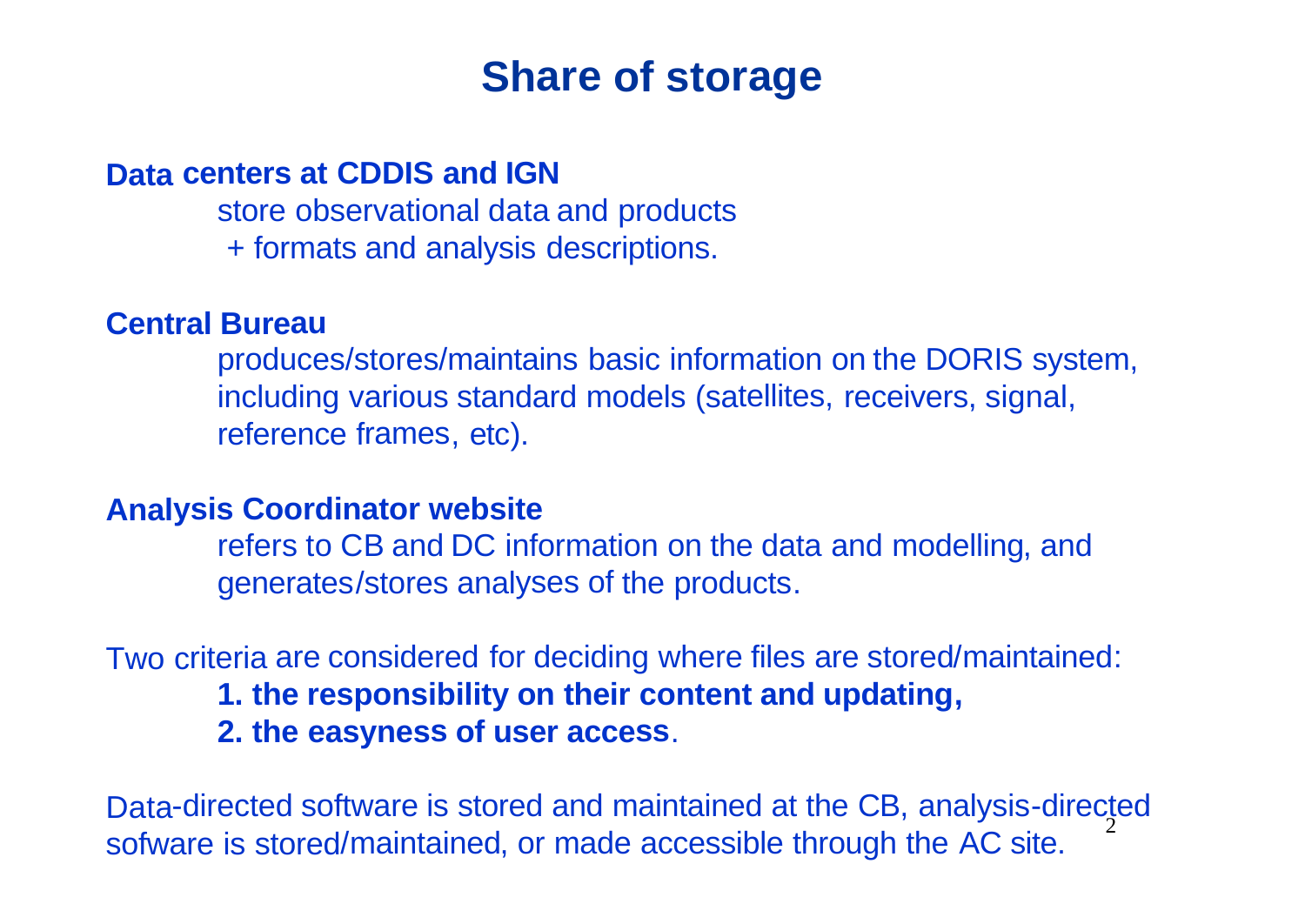### **INTERNATIONAL DORIS SERVICE**

## **ANALYSIS COORDINATION**

### **[Documents] [Events] [Addresses] [Links] [Discussion] [Software] [Novelties]**

#### **IDS home site - Central Bureau site**

**Latest IDS-related events: IDS Plenary meeting: 3 & 4 May 2004 in Paris** 

**The final report of the 2002 Analysis Campaign is available.** 

**IDS-GRACE Analysis Campaign**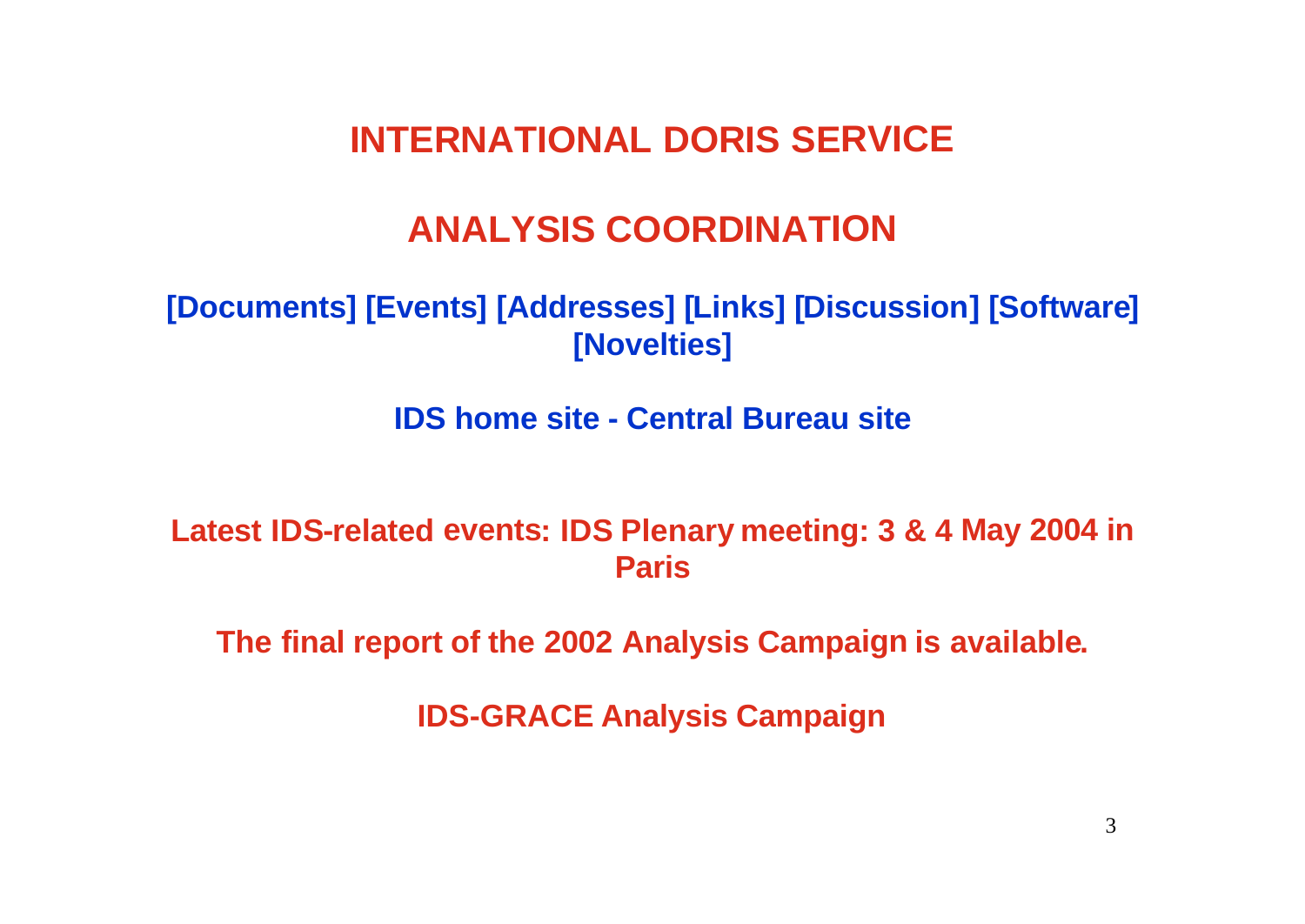## **IDS-related events**

### **2004**

• IDS Plenary Meeting: 3 & 4 May 2004 in Paris

### **2003**

- IDS-GRACE Analysis Campaign
- Official start of the International DORIS Service on 1 July 2003.
- IDS Workshop: 20-21 February at Marne la Vallée

### **2002**

- IERS Analysis Workshop: 18-21 November in München. Summary regarding DORIS
- IDS Workshop: 13-14 June in Biarritz (France).
- IERS Combination Campaign
- IDS Analysis Campaign.
- IERS campaign on EOP alignment.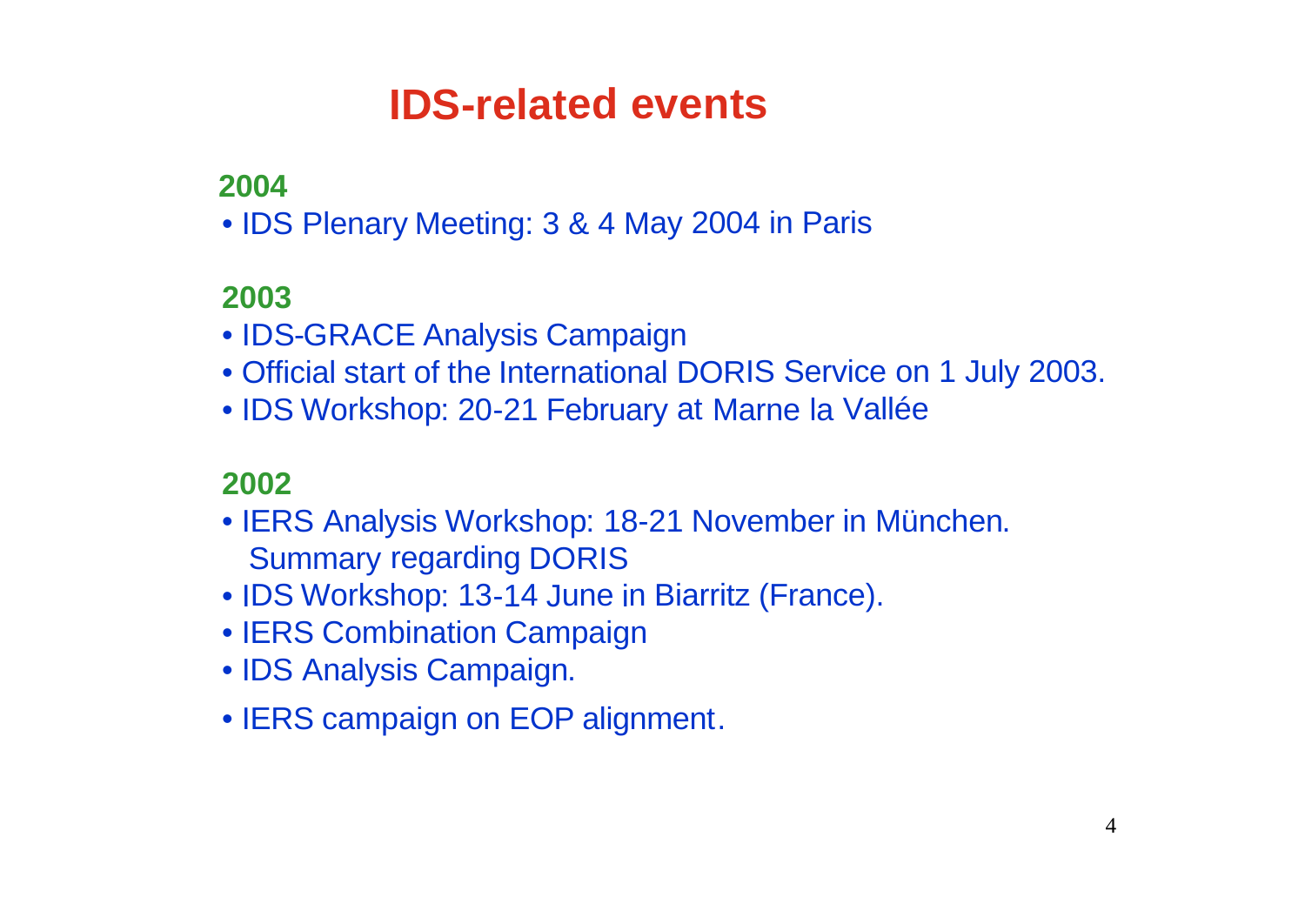## **Documentation page**

- General information
- -**Information on data centers organisation**

Frequently Asked Questions on Doris

- -Space segment: satellites, geometry, events,..
- -Ground segment: network, beacons, antennas,...
- -**Stations: site logs, history, coordinates,...**
- - **Observations: availability, measurements, data contents**
	- **- Access permanent and operational information**
	- **- Access observation files**
- Analysis: models, centers,...
- -**The products and their availability**

**- Access product files**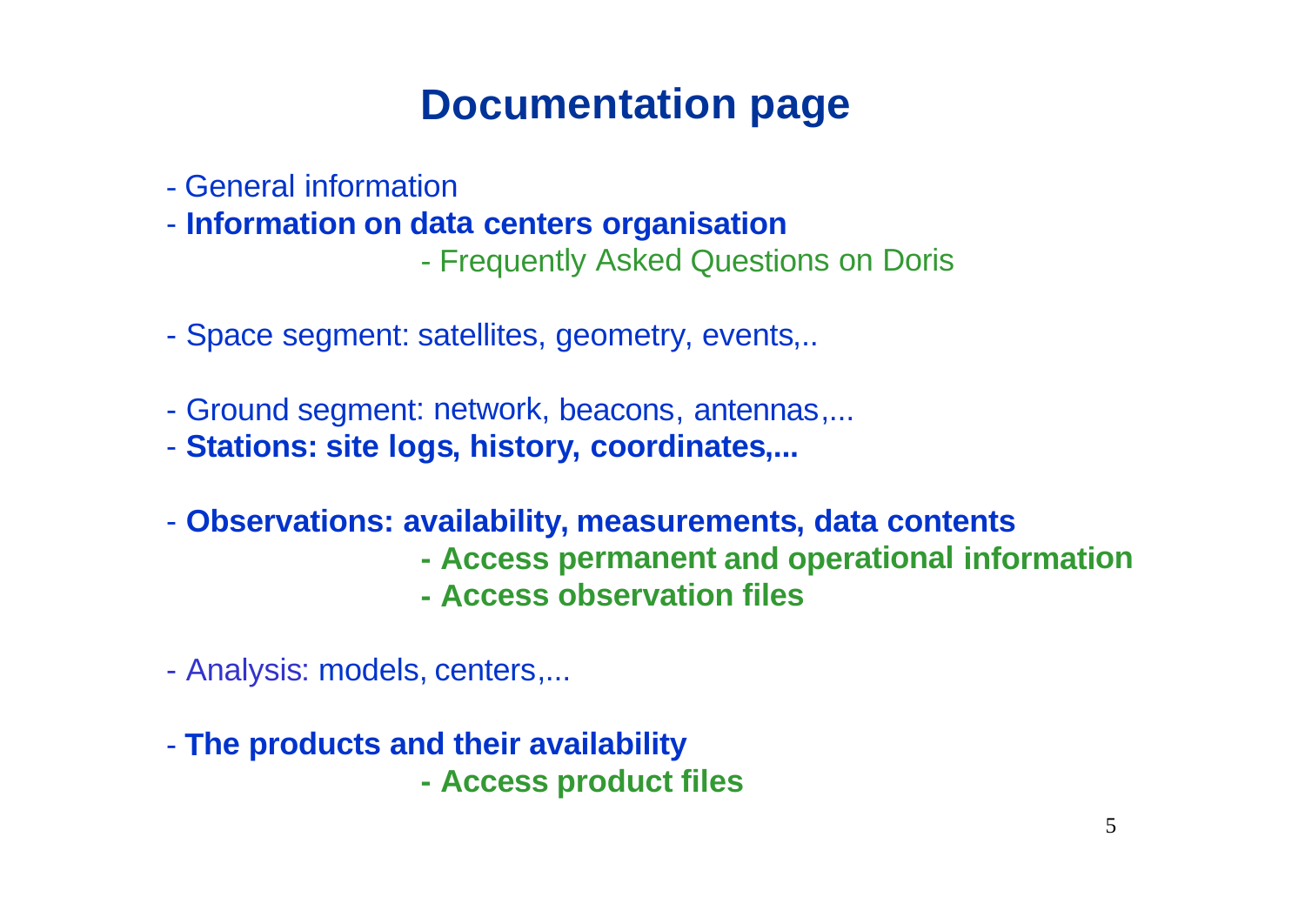## **The space and ground segments**

#### • **Space segment**

- The DORIS-equiped satellites
- COSPAR numbers
- On board antenna
- Types of receivers
- Frequencies and time scales
- Geometry and on-board reference frames
- Attitude
- Maneuver interface specifications between the DORIS network beacons and the onboard instrument.

#### • **Ground segment**

- The DORIS network
- Network and visibility maps
- Antenna types
- Beacon types
- Phase center offsets (TBD)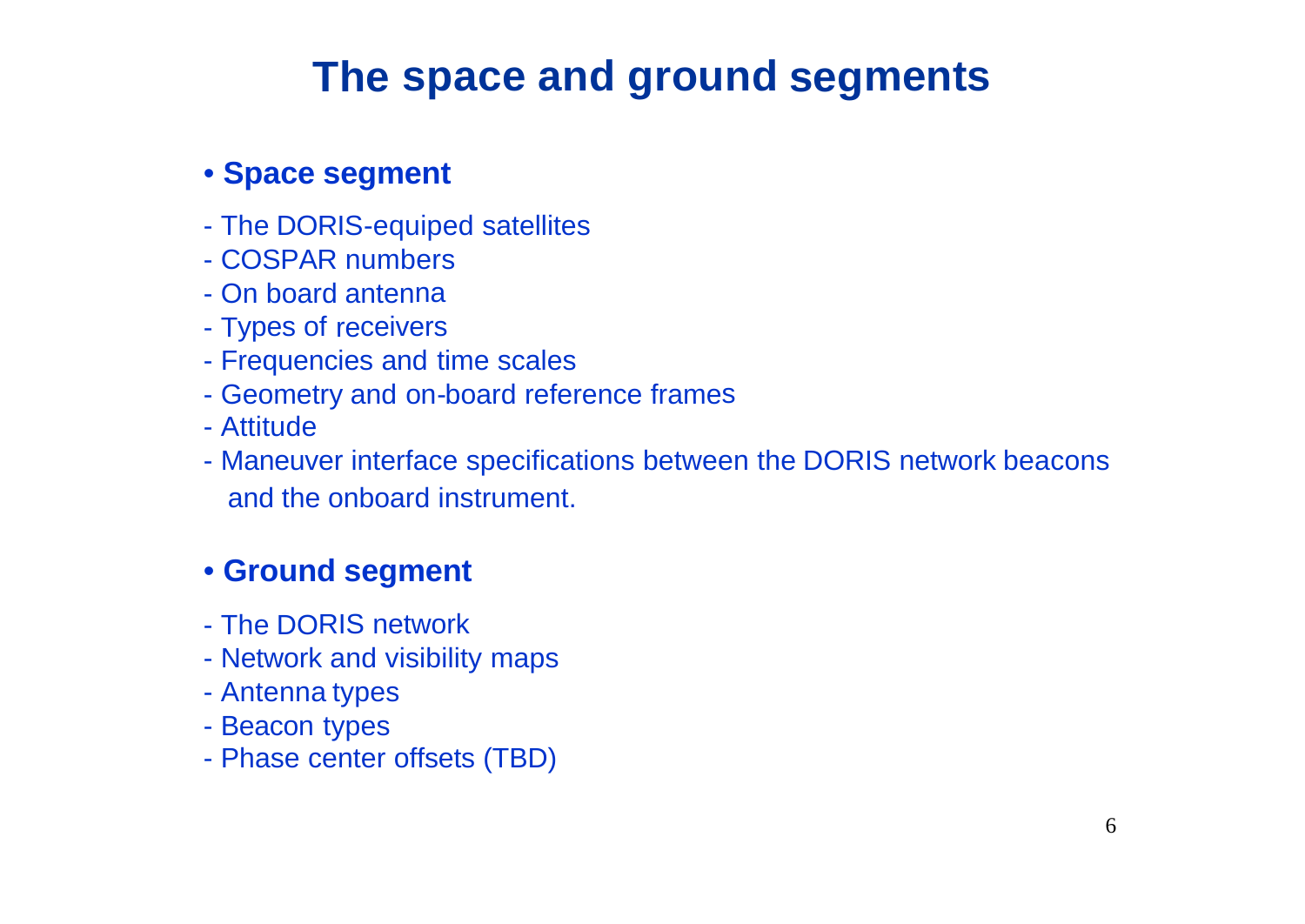## **Information on the stations**

### **Stations**

- -Site logs
- -DOMES Numbers: the IERS/TRF station naming system.
- -A priori coordinates
- -Stations history in order of station names, DORISMails
- - List of station events: Start/End of stations, warnings, breaks, coordinates changes, etc
- Station breaks in Sinex format
- -Local ties with colocated stations (DORIS or other techniques)
- -Colocated sites with GPS, SLR, VLBI and tide gauges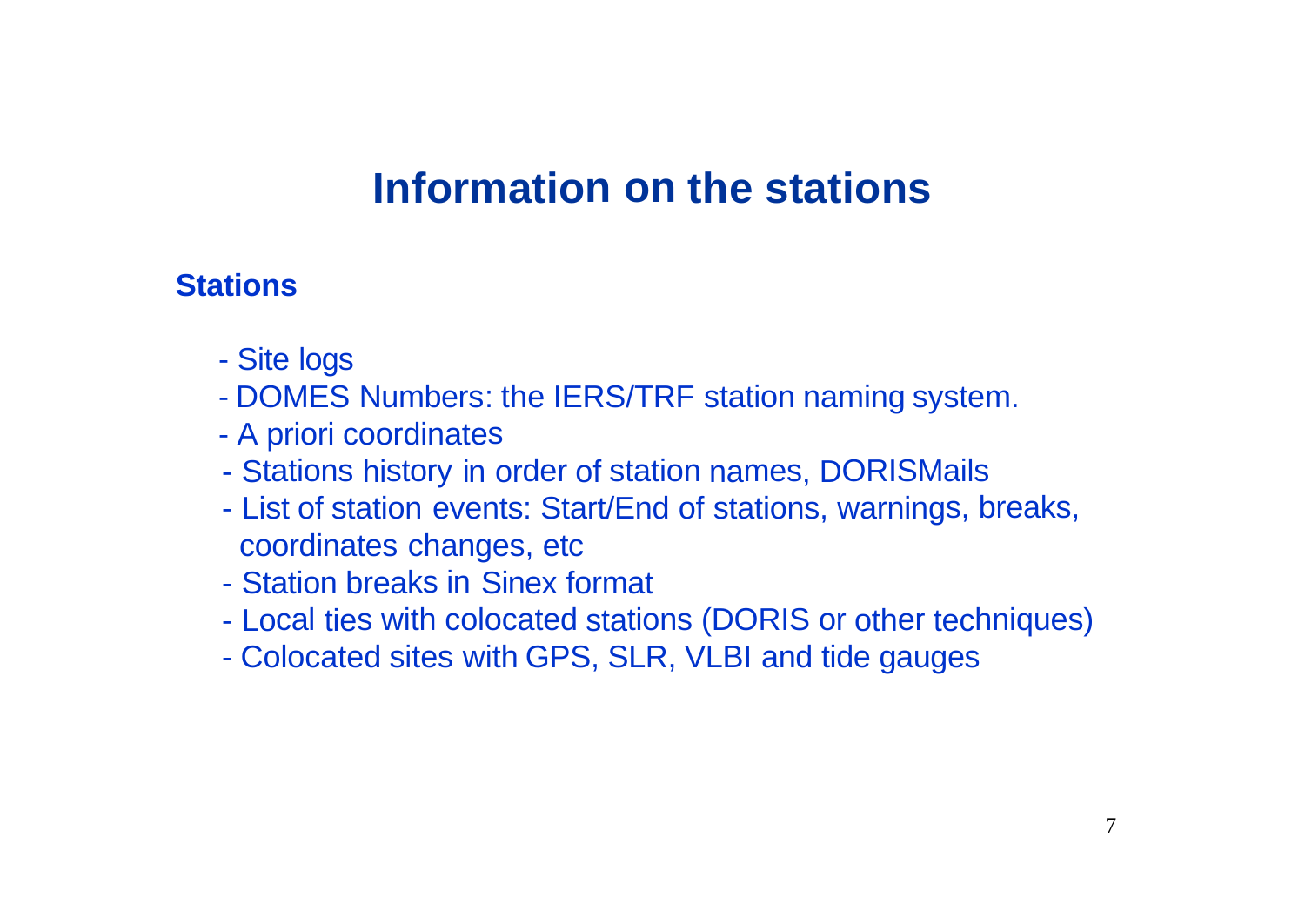## **The station events file**

**http://lareg.ensg.ign.fr/IDS/doc/station\_events.txt**

- **- Start date of observations**
- **- End date of observations**
- **- Warnings**
- **- Data to be deleted**
- **-Breaks in station history, e.g. after an earthquake**
- **-Coordinate changes between two stations in the same site.**
- **-A priori coordinates when not available in ITRF2000**
- **-A priori velocities when not available in ITRF2000**

**See poster**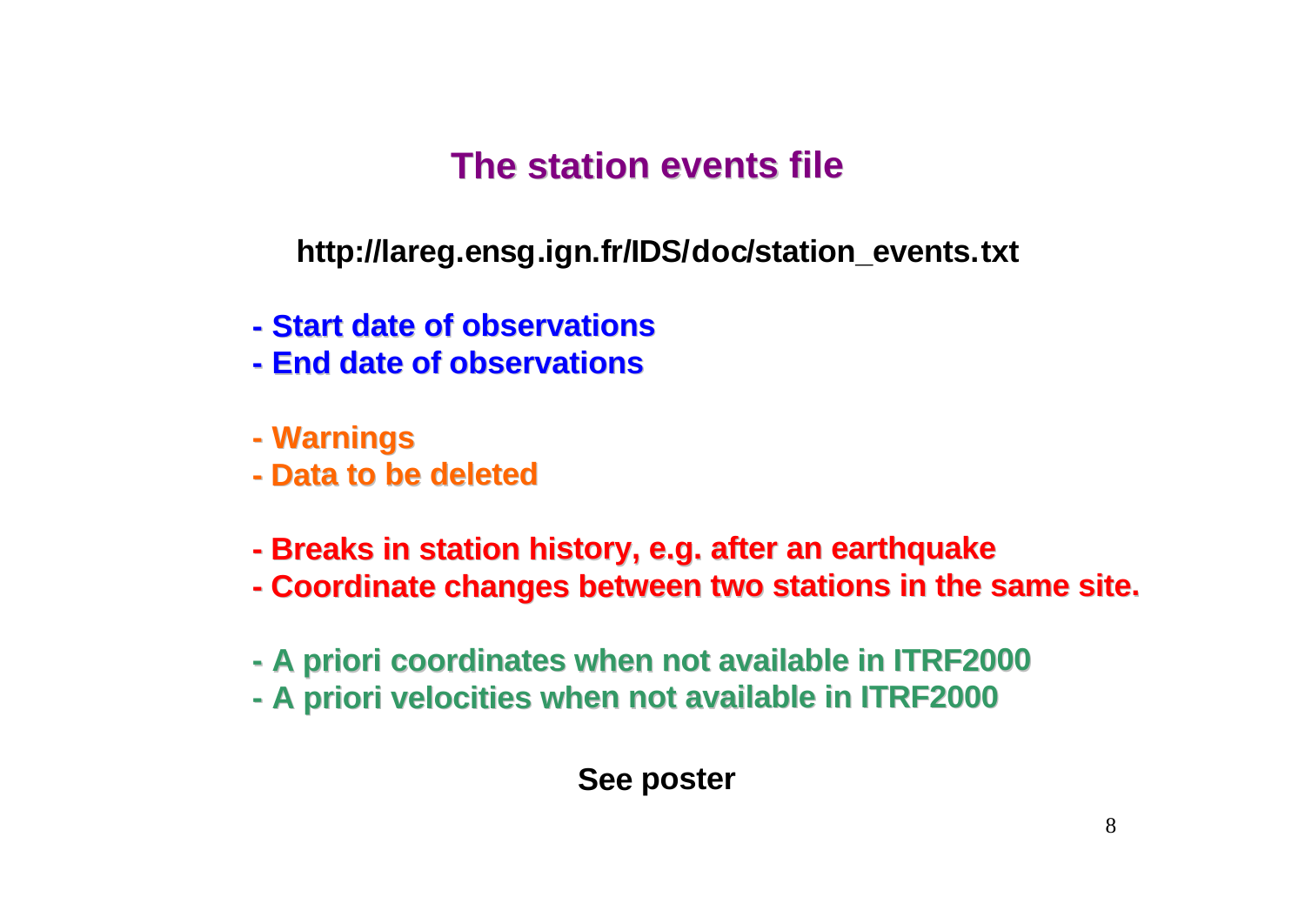## **Information on observations**

### • **Observations**

- Presentation of the data
- Available data
- - Arcs/cycles descriptions, maneuvers for SPOT2, SPOT4, SPOT5, TOPEX, JASON and ENVISAT
- -The DORIS measurement sequence
- The DORIS data
- -Current preprocessed formats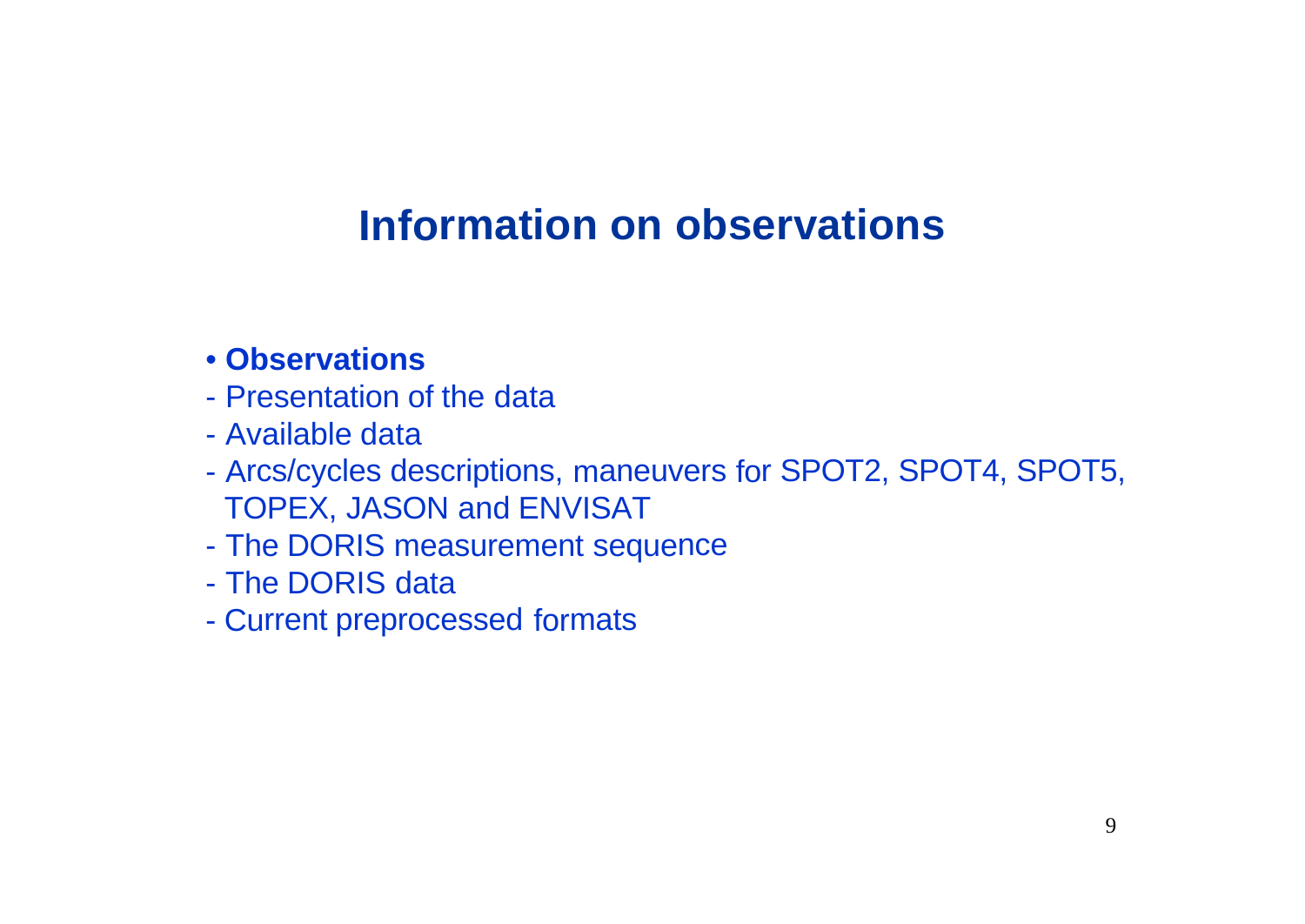## **Information on data analysis**

### **Analysis: models**

- - IERS Conventions: reference systems and frames, astronomical and geophysical models
- -Gravity field: IERS/GGFC Special Bureau for Gravity/Geocenter
- -Gravity field: **GRIM5**
- -Gravity field: **GRACE**
- -Non gravitational forces
- -Local corrections: IERS/GGFC Special Bureau for Loading

#### **Analysis Centers**

- -Analysis blank form
- - Analysis summaries for products submitted for the 2002 Analysis campaign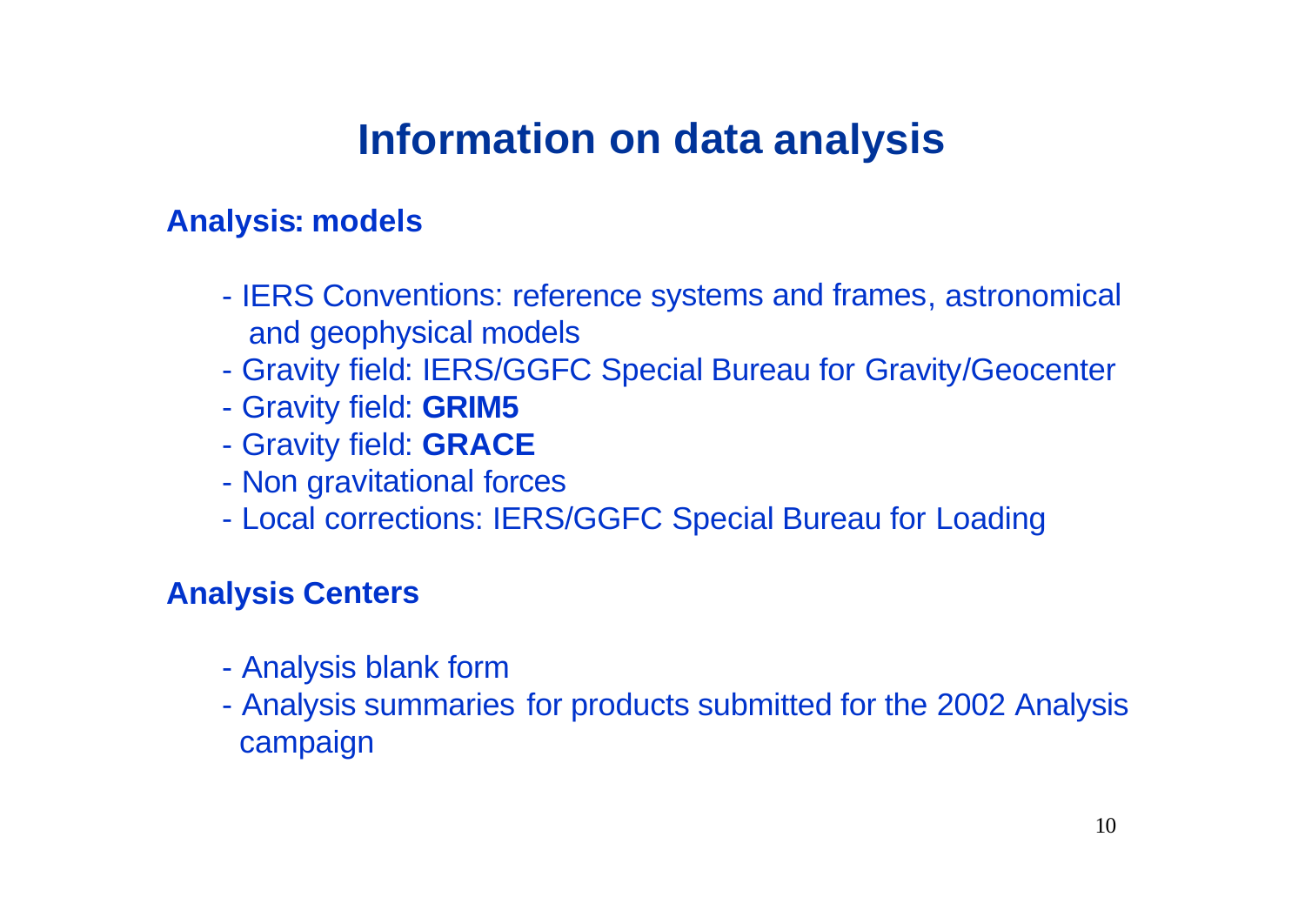## **Products**

| <b>Data/Product</b>                    | <b>Data/Product file</b>                      | <b>Description file</b> |
|----------------------------------------|-----------------------------------------------|-------------------------|
| <b>Data</b>                            |                                               |                         |
|                                        | sssdataMMM.LLL.Z                              | sssdataMMM.dsc          |
| <b>Data summary</b>                    |                                               |                         |
|                                        | sssdataMMM.LLL.sum                            | sssdata.LLL.sum.dsc     |
| <b>Orbits</b>                          |                                               |                         |
|                                        | cccsssVV.bXXDDD.eYYEEE.sp1.Z cccsssVV.sp1.dsc |                         |
| <b>Global sinex solutions</b>          |                                               |                         |
|                                        | cccWWuVV.snx.Z                                | cccWWuVV.snx.dsc        |
| <b>Time series of sinex solutions</b>  |                                               |                         |
|                                        | cccYYDDDtuVV.snx.Z                            | ccctuVV.snx.dsc         |
| <b>Station coordinates time series</b> |                                               |                         |
|                                        | cccWWtuVV.stcd.aaaa.Z                         | cccWWtuVV.stcd.dsc      |
| <b>TRF origin time series</b>          | cccWWtuVV.geoc.Z                              | cccWWtuVV.geoc.dsc      |
| <b>EOP time series</b>                 |                                               |                         |
|                                        | cccWWtuVV.eop.Z                               | cccWWtuVV.eop.dsc       |
| <b>lono files</b>                      |                                               |                         |
|                                        | cccsssVV.YYDDD.iono.Z                         | cccsssVV.iono.dsc       |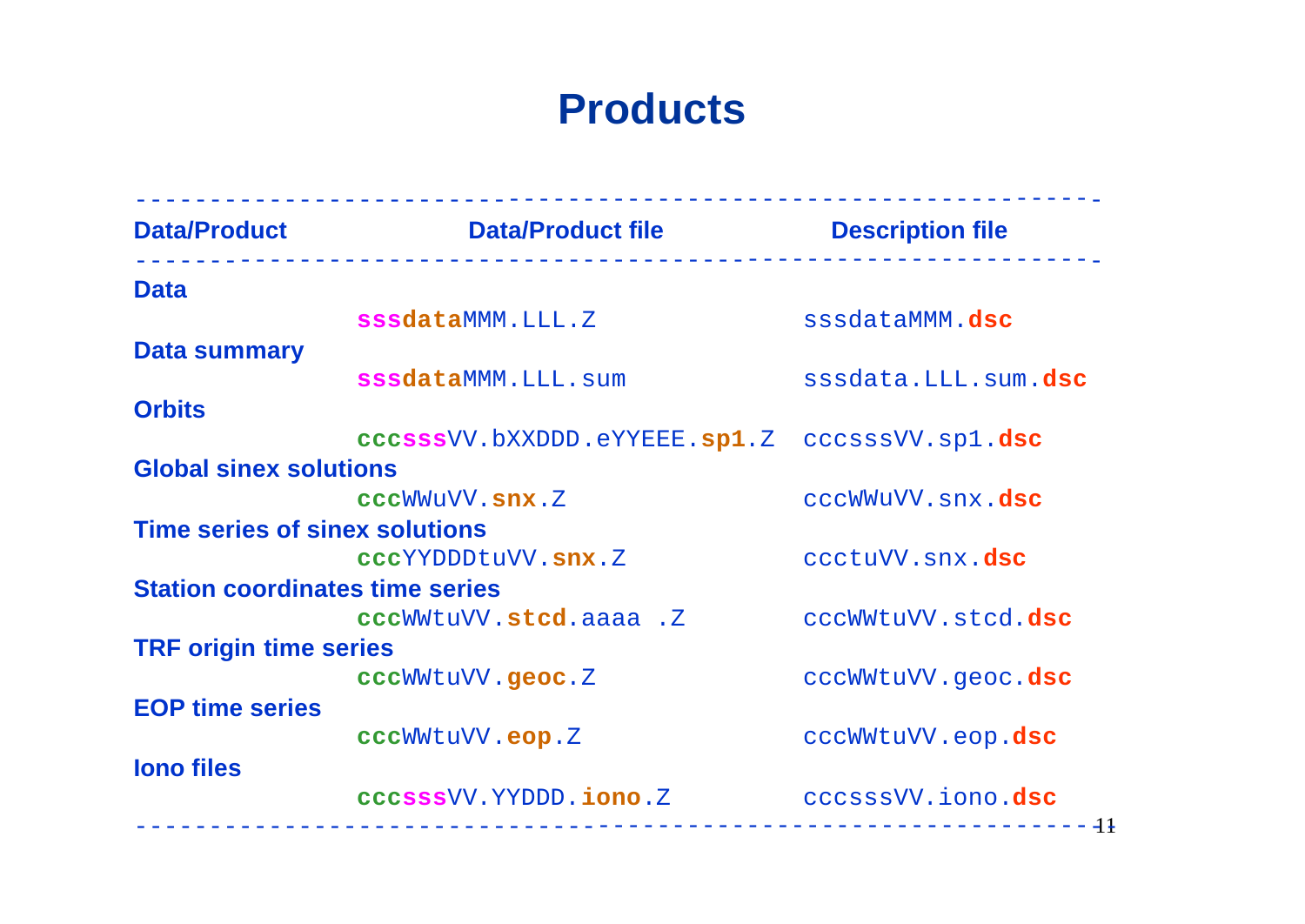### **IDS Analysis: Discussion (experimental version)**

#### • **Data files contents and formats**

• J.-P. Berthias: Dorismail announcing the data format checking campaign [TBD]

#### • **Products contents and organization**

• J.-J. Valette: comments on the Sinex 2.0 format

### • **Orbits**

• J. Ries: Orbit combinations

#### • **Station time series**

• P. Willis: generating <sup>a</sup> catalog of coordinates breaks per station [TBD?]

#### • **Earth orientation Parameters**

• P. Willis: DORIS/EOP precision vs number of satellites (cont'd) • P. Willis: DORIS/EOP precision vs number of satellites + epoch of minimum variance